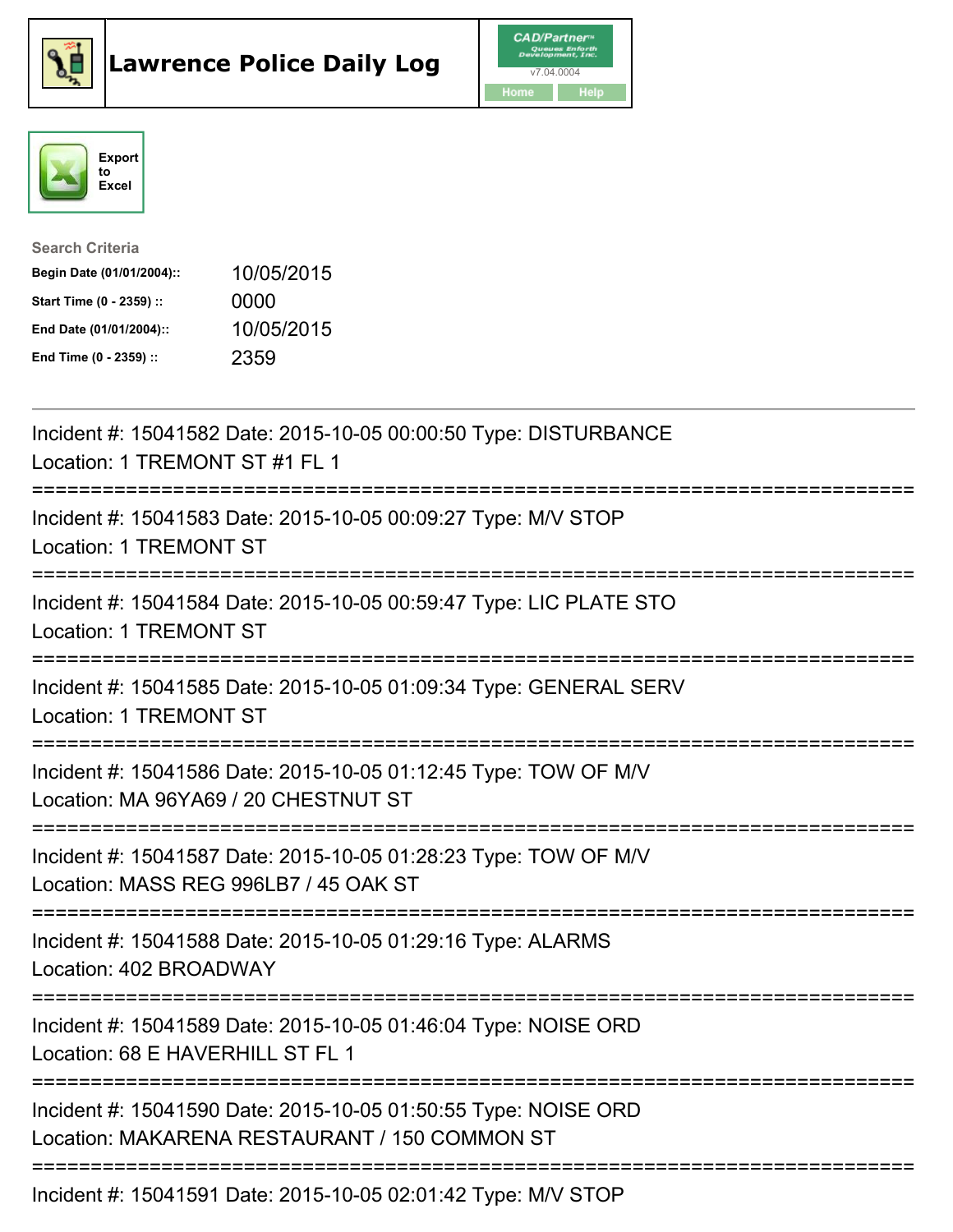| Location: 92 ESSEX ST                                                                                              |
|--------------------------------------------------------------------------------------------------------------------|
| Incident #: 15041592 Date: 2015-10-05 02:01:59 Type: DOMESTIC/PAST<br>Location: 324 LOWELL ST                      |
| Incident #: 15041593 Date: 2015-10-05 02:03:52 Type: DISTURBANCE<br>Location: 1 GENERAL ST                         |
| Incident #: 15041594 Date: 2015-10-05 02:06:12 Type: TOW OF M/V<br>Location: 233 HAMPSHIRE ST                      |
| Incident #: 15041595 Date: 2015-10-05 02:18:43 Type: NOISE ORD<br>Location: 45 WEST ST<br>======================== |
| Incident #: 15041596 Date: 2015-10-05 02:22:51 Type: EXTRA SURVEIL<br>Location: 333 WINTHROP AV                    |
| Incident #: 15041597 Date: 2015-10-05 02:27:42 Type: ALARMS<br>Location: 300 ESSEX ST                              |
| Incident #: 15041598 Date: 2015-10-05 02:30:27 Type: TOW OF M/V<br>Location: 18 CAMELLA TEOLI WY                   |
| Incident #: 15041599 Date: 2015-10-05 02:47:03 Type: TOW OF M/V<br>Location: MASS REG 636YH4 / 91 OAK ST           |
| Incident #: 15041600 Date: 2015-10-05 02:51:01 Type: DOMESTIC/PROG<br>Location: 118 OLIVE AV FL 1                  |
| Incident #: 15041601 Date: 2015-10-05 02:55:13 Type: M/V STOP<br>Location: HAMPSHIRE ST & PARK ST                  |
| Incident #: 15041602 Date: 2015-10-05 02:56:09 Type: VIO CITY ORD<br>Location: 30 MAGNOLIA ST                      |
| Incident #: 15041603 Date: 2015-10-05 03:17:00 Type: EXTRA SURVEIL<br>Location: 333 WINTHROP AV                    |
| Incident #: 15041604 Date: 2015-10-05 03:17:07 Type: B&E/PAST<br>Location: 300 AMES ST FL 2                        |
| Incident #: 15041605 Date: 2015-10-05 03:40:00 Type: TOW OF M/V                                                    |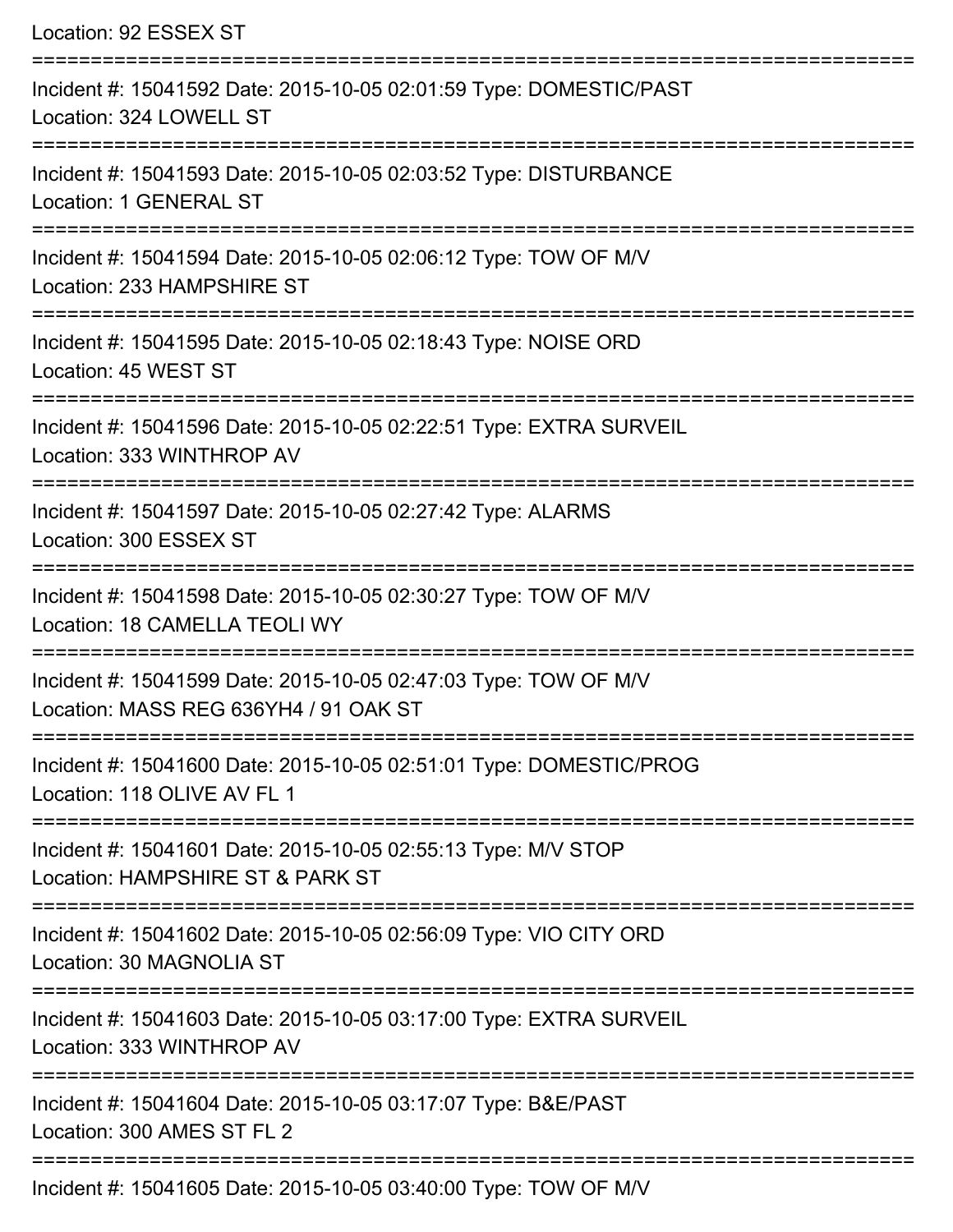| Incident #: 15041606 Date: 2015-10-05 04:41:21 Type: TOW OF M/V<br>Location: TRESPASS TOW / 100 HAWTHORNE WAY |
|---------------------------------------------------------------------------------------------------------------|
| Incident #: 15041607 Date: 2015-10-05 05:29:49 Type: SUS PERS/MV<br>Location: NEWBURY ST & SUMMER ST          |
| Incident #: 15041608 Date: 2015-10-05 05:45:21 Type: ALARMS<br>Location: 135 BUTLER ST                        |
| Incident #: 15041609 Date: 2015-10-05 06:14:59 Type: ALARMS<br>Location: 17 SHEPARD ST                        |
| Incident #: 15041610 Date: 2015-10-05 06:16:19 Type: ANIMAL COMPL<br>Location: CYR DR & JEFFERSON ST          |
| Incident #: 15041611 Date: 2015-10-05 06:44:29 Type: TEST QED<br>Location: CYR DR                             |
| Incident #: 15041612 Date: 2015-10-05 06:46:56 Type: M/V STOP<br>Location: HAMPSHIRE ST & MYRTLE ST           |
| Incident #: 15041613 Date: 2015-10-05 07:05:20 Type: PARK & WALK<br>Location: BROADWAY                        |
| Incident #: 15041614 Date: 2015-10-05 07:24:39 Type: ALARMS<br>Location: 84 WALNUT ST                         |
| Incident #: 15041615 Date: 2015-10-05 07:37:29 Type: DISTURBANCE<br>Location: 11 LAWRENCE ST #704             |
| Incident #: 15041616 Date: 2015-10-05 07:45:10 Type: SUS PERS/MV<br>Location: MA REG 2GT164 / 238 WATER ST    |
| Incident #: 15041617 Date: 2015-10-05 07:58:52 Type: GENERAL SERV<br>Location: TD BANKNORTH MA / 450 ESSEX ST |
| Incident #: 15041618 Date: 2015-10-05 08:03:15 Type: ASSIST FIRE<br>Location: 200 PARKER ST                   |
| Incident #: 15041619 Date: 2015-10-05 08:06:22 Type: HIT & RUN M/V                                            |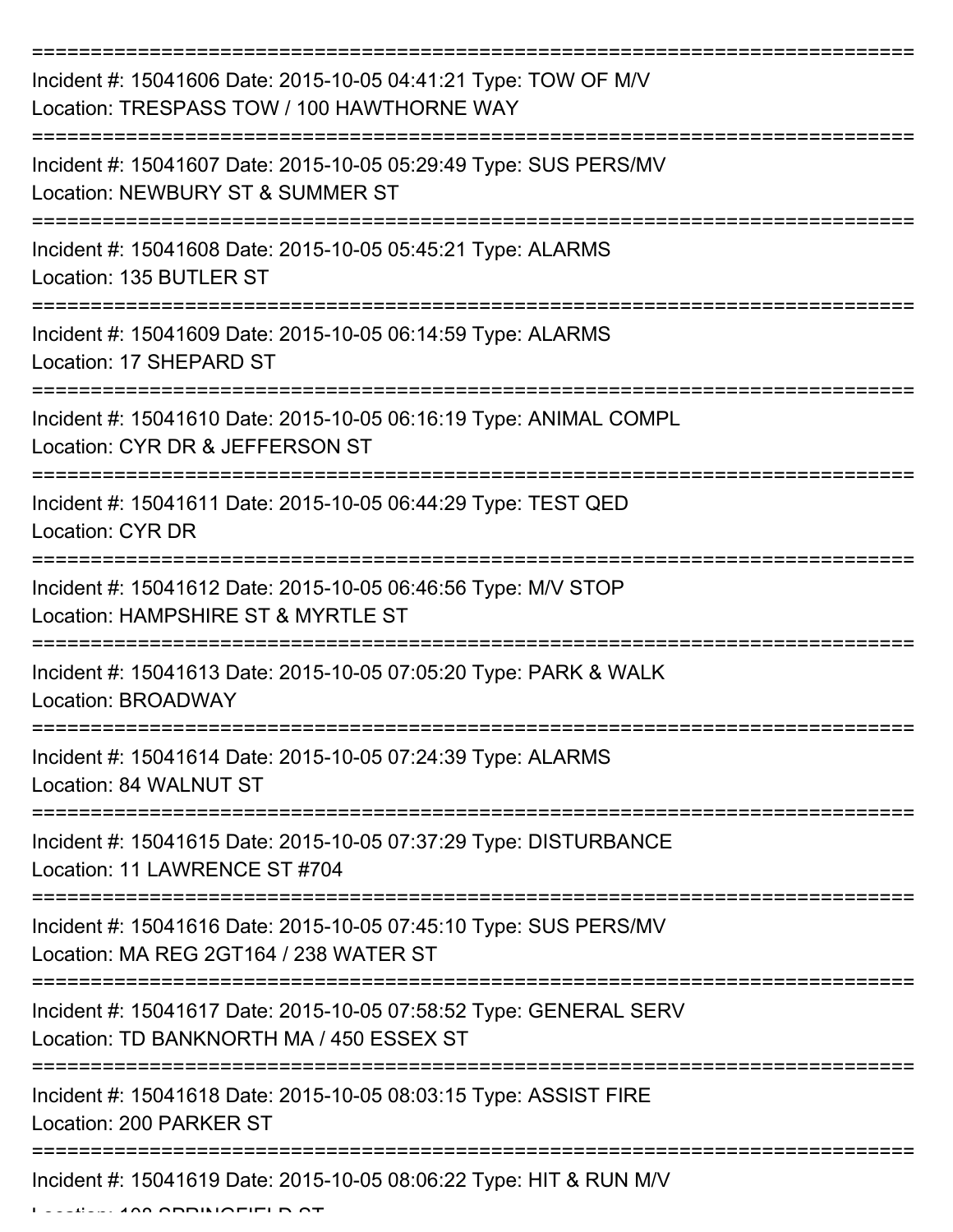| Incident #: 15041620 Date: 2015-10-05 08:28:31 Type: A&B PROG<br>Location: 217 BRUCE ST FL 1                                  |
|-------------------------------------------------------------------------------------------------------------------------------|
| Incident #: 15041622 Date: 2015-10-05 08:33:53 Type: B&E/MV/PAST<br>Location: 70 CROSS ST                                     |
| Incident #: 15041621 Date: 2015-10-05 08:34:45 Type: TOW OF M/V<br>Location: COMMON ST & FRANKLIN ST<br>===================== |
| Incident #: 15041623 Date: 2015-10-05 08:40:43 Type: CLOSE STREET<br>Location: KENT ST & S UNION ST                           |
| Incident #: 15041624 Date: 2015-10-05 08:53:34 Type: E911 HANGUP<br>Location: 360 MERRIMACK ST                                |
| ==========<br>Incident #: 15041625 Date: 2015-10-05 09:04:14 Type: DISTURBANCE<br>Location: 312 WATER ST                      |
| Incident #: 15041626 Date: 2015-10-05 09:20:55 Type: KEEP PEACE<br>Location: TEDESCHI / 3 BEACON ST                           |
| Incident #: 15041628 Date: 2015-10-05 09:23:06 Type: B&E/MV/PAST<br>Location: 85 NEWBURY ST                                   |
| Incident #: 15041627 Date: 2015-10-05 09:24:39 Type: AUTO ACC/NO PI<br>Location: BOSTON MARKET / 435 WINTHROP AV              |
| Incident #: 15041629 Date: 2015-10-05 09:29:02 Type: M/V STOP<br>Location: 90 LOWELL ST                                       |
| Incident #: 15041630 Date: 2015-10-05 09:30:34 Type: THREATS<br>Location: ARBOUR COUNSELING / 599 CANAL ST FL 3RD FL          |
| Incident #: 15041631 Date: 2015-10-05 09:38:52 Type: TOW OF M/V<br>Location: 88 E HAVERHILL ST                                |
| Incident #: 15041632 Date: 2015-10-05 09:39:31 Type: INVESTIGATION<br>Location: 280 BROADWAY                                  |
| Incident #: 15041633 Date: 2015-10-05 10:12:18 Type: PARK & WALK                                                              |

Location: BROADWAY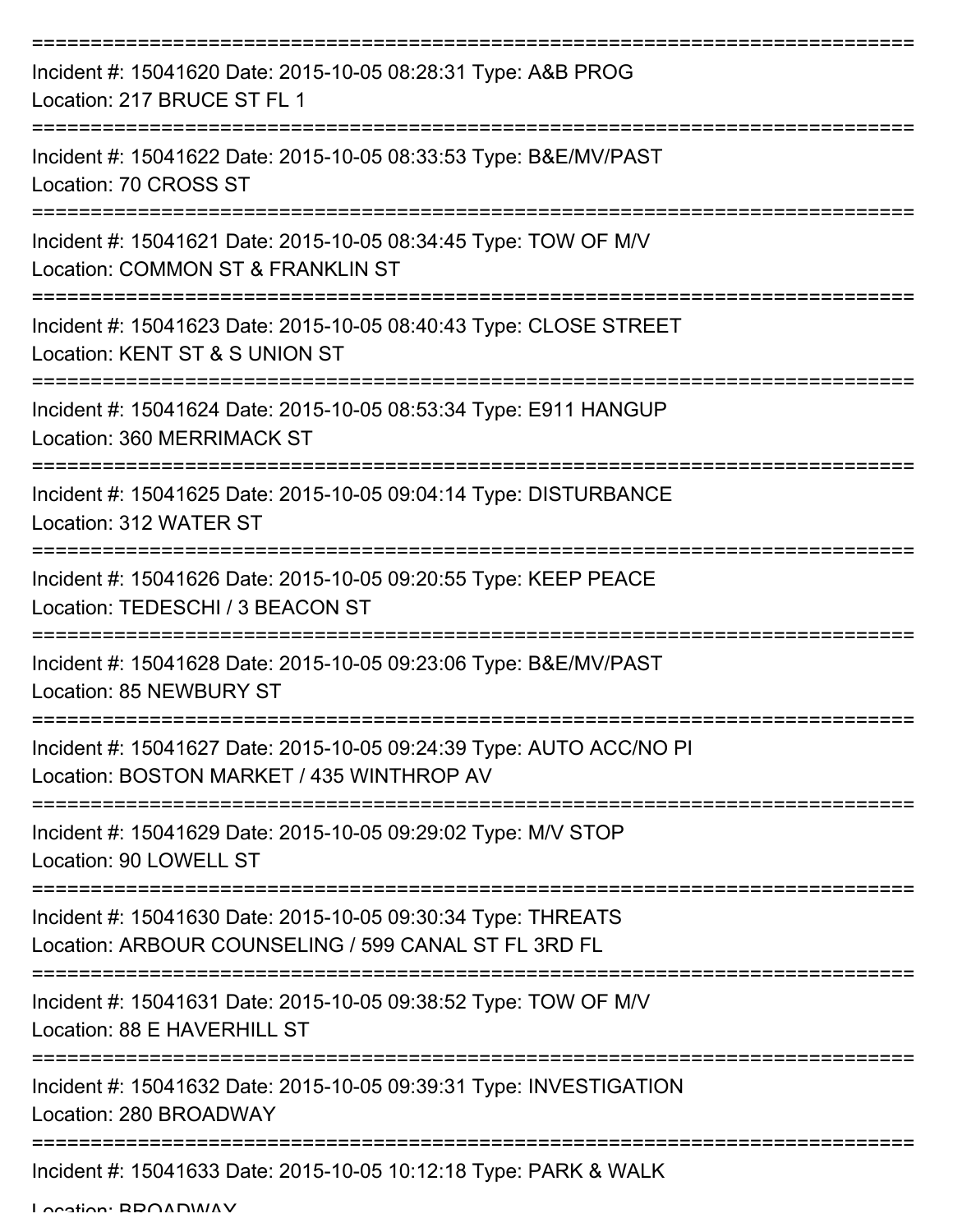| Incident #: 15041635 Date: 2015-10-05 10:18:47 Type: LOST PROPERTY<br>Location: 117 HAVERHILL ST #3                                   |
|---------------------------------------------------------------------------------------------------------------------------------------|
| Incident #: 15041634 Date: 2015-10-05 10:20:26 Type: INVESTIGATION<br>Location: 203 HAVERHILL ST                                      |
| Incident #: 15041636 Date: 2015-10-05 10:36:42 Type: AUTO ACC/UNK PI<br>Location: 260 JACKSON ST<br>:================================ |
| Incident #: 15041637 Date: 2015-10-05 10:52:40 Type: M/V STOP<br>Location: ESSEX ST & LAWRENCE ST                                     |
| Incident #: 15041638 Date: 2015-10-05 11:01:43 Type: PARK & WALK<br>Location: BRADFORD ST & BROADWAY                                  |
| Incident #: 15041639 Date: 2015-10-05 11:23:06 Type: INVESTIGATION<br>Location: LAWLOR SCHOOL / 4 LEXINGTON ST                        |
| -------------------<br>Incident #: 15041640 Date: 2015-10-05 11:39:08 Type: 209A/SERVE<br>Location: 93 WHITE ST                       |
| Incident #: 15041641 Date: 2015-10-05 11:45:59 Type: INVEST CONT<br><b>Location: 11 LAWRENCE ST</b>                                   |
| Incident #: 15041642 Date: 2015-10-05 11:46:31 Type: AUTO ACC/NO PI<br>Location: 601 S UNION ST                                       |
| Incident #: 15041643 Date: 2015-10-05 11:50:10 Type: 209A/SERVE<br><b>Location: 1 BENNINGTON ST</b>                                   |
| Incident #: 15041645 Date: 2015-10-05 11:51:04 Type: MEDIC SUPPORT<br>Location: 7 ERVING AV #APT 2                                    |
| Incident #: 15041644 Date: 2015-10-05 11:51:08 Type: SUICIDE ATTEMPT<br>Location: 12 METHUEN ST                                       |
| Incident #: 15041646 Date: 2015-10-05 11:53:04 Type: LARCENY/PAST<br>Location: 15 CUSTER ST                                           |
| Incident #: 15041647 Date: 2015-10-05 12:00:48 Type: ABAND MV<br>Location: 1 1/2 CAULKINS CT                                          |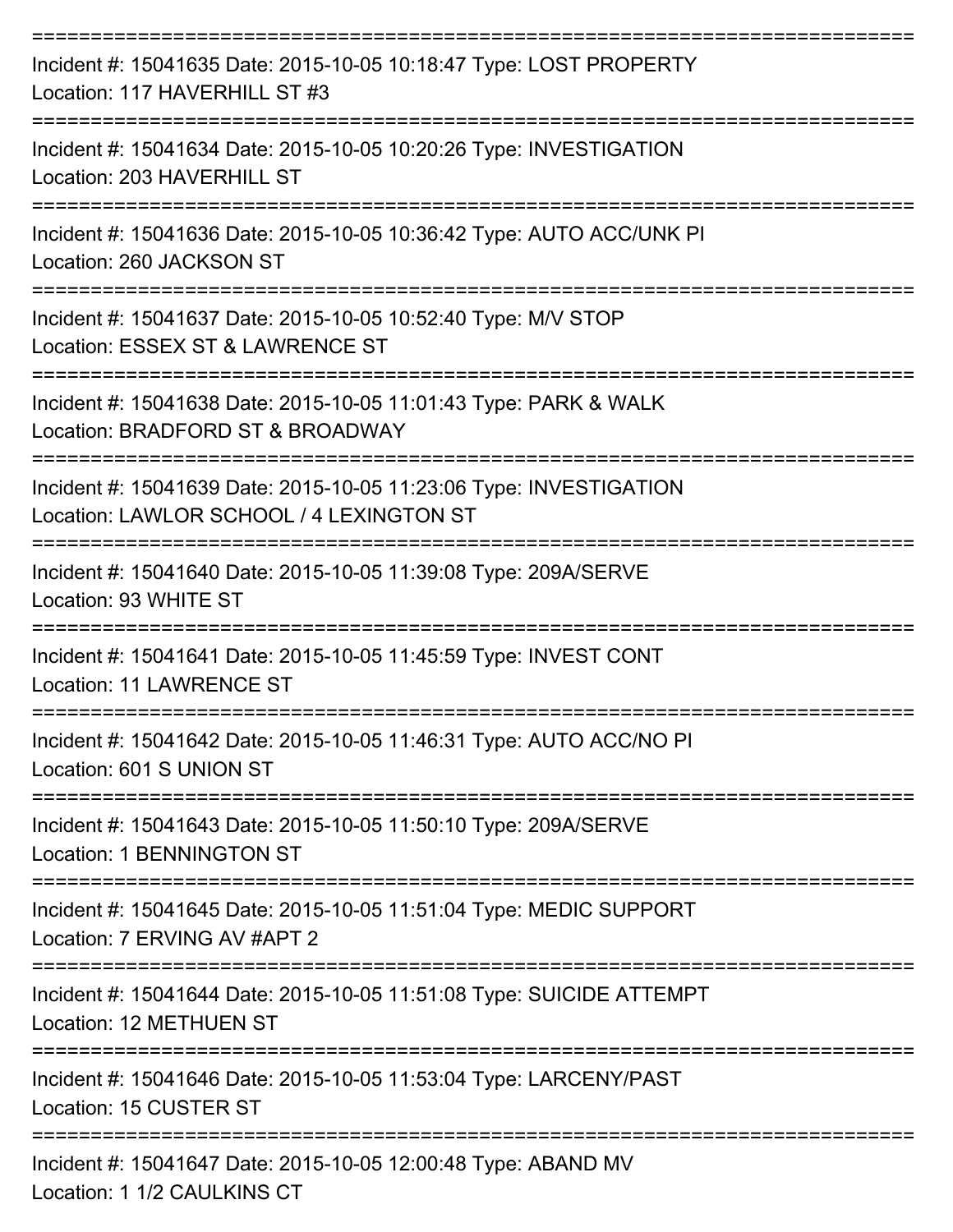| Incident #: 15041648 Date: 2015-10-05 12:04:42 Type: MEDIC SUPPORT<br>Location: 18 WINTHROP AV #APT 1                                       |
|---------------------------------------------------------------------------------------------------------------------------------------------|
| :=====================<br>Incident #: 15041649 Date: 2015-10-05 12:09:45 Type: HARASSMENT<br>Location: 19 BROOK ST                          |
| Incident #: 15041651 Date: 2015-10-05 12:15:24 Type: STOLEN PROP<br>Location: BRITISH CLUB / 86 CAMBRIDGE ST<br>=========================== |
| Incident #: 15041650 Date: 2015-10-05 12:16:50 Type: PARK & WALK<br>Location: BRADFORD ST & BROADWAY                                        |
| Incident #: 15041652 Date: 2015-10-05 12:22:28 Type: M/V STOP<br>Location: 64 NEWBURY ST                                                    |
| Incident #: 15041653 Date: 2015-10-05 12:34:46 Type: M/V STOP<br>Location: COMMON ST & NEWBURY ST<br>=====================                  |
| Incident #: 15041654 Date: 2015-10-05 12:46:12 Type: DOMESTIC/PAST<br>Location: 10 BEACON ST                                                |
| Incident #: 15041655 Date: 2015-10-05 13:03:20 Type: MEDIC SUPPORT<br>Location: 71 N PARISH RD                                              |
| Incident #: 15041656 Date: 2015-10-05 13:05:30 Type: HIT & RUN M/V<br>Location: 9 LEONARD AV                                                |
| Incident #: 15041657 Date: 2015-10-05 13:08:36 Type: M/V STOP<br><b>Location: 45 FRANKLIN ST</b>                                            |
| Incident #: 15041658 Date: 2015-10-05 13:09:27 Type: 209A/SERVE<br>Location: 93 WHITE ST                                                    |
| Incident #: 15041659 Date: 2015-10-05 13:22:36 Type: M/V STOP<br>Location: CONCORD ST & FRANKLIN ST                                         |
| Incident #: 15041660 Date: 2015-10-05 13:29:15 Type: MV/BLOCKING<br>Location: DOMINGO'S TOWING / CHANDLER ST & MEDFORD ST                   |
| Incident #: 15041661 Date: 2015-10-05 13:41:19 Type: DRUG VIO<br>Location: 700 ESSEX ST                                                     |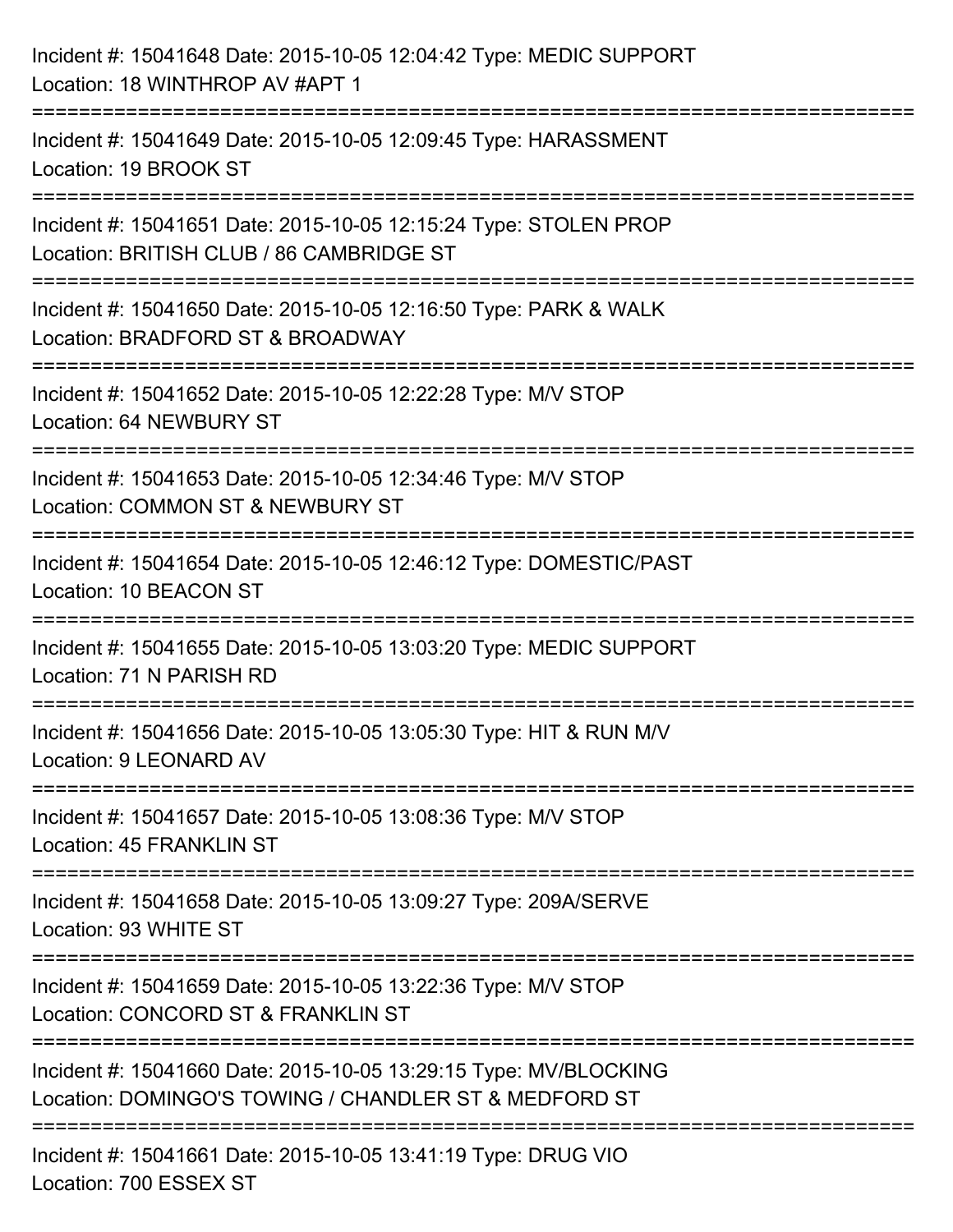| Incident #: 15041662 Date: 2015-10-05 13:47:24 Type: WARRANT SERVE<br>Location: 73 WINTHROP AV                                    |
|-----------------------------------------------------------------------------------------------------------------------------------|
| Incident #: 15041663 Date: 2015-10-05 13:50:44 Type: DRUG VIO<br>Location: BROADWAY & CEDAR ST                                    |
| Incident #: 15041664 Date: 2015-10-05 14:01:27 Type: ROBBERY PAST<br>Location: 9 SUMMER ST<br>:================================== |
| Incident #: 15041665 Date: 2015-10-05 14:03:54 Type: SHOPLIFTING<br>Location: MARKET BASKET / 700 ESSEX ST                        |
| Incident #: 15041666 Date: 2015-10-05 14:05:57 Type: SUS PERS/MV<br>Location: 40 BYRON AV<br>=============================        |
| Incident #: 15041667 Date: 2015-10-05 14:07:07 Type: ANIMAL COMPL<br>Location: CATHEDRAL DR & CRESTSHIRE DR                       |
| Incident #: 15041668 Date: 2015-10-05 14:20:32 Type: TOW OF M/V<br>Location: E HAVERHILL ST & OAK ST<br>================          |
| Incident #: 15041669 Date: 2015-10-05 14:35:03 Type: IDENTITY THEFT<br>Location: 48 CEDAR ST                                      |
| Incident #: 15041670 Date: 2015-10-05 14:57:44 Type: WARRANT SERVE<br>Location: 364 AMES ST<br>:================                  |
| Incident #: 15041671 Date: 2015-10-05 14:58:38 Type: TOW OF M/V<br>Location: 50 BROADWAY<br>==============================        |
| Incident #: 15041672 Date: 2015-10-05 15:14:54 Type: FRAUD<br>Location: 143 E HAVERHILL ST                                        |
| Incident #: 15041673 Date: 2015-10-05 15:22:04 Type: DISTURBANCE<br>Location: 15 UNION ST                                         |
| Incident #: 15041674 Date: 2015-10-05 15:25:27 Type: DISTURBANCE<br>Location: 34 E LAUREL ST                                      |
| Incident #: 15041675 Date: 2015-10-05 15:41:30 Type: ALARM/BURG<br>Location: SLAUTER RESD / 30 GREENFIELD ST                      |

===========================================================================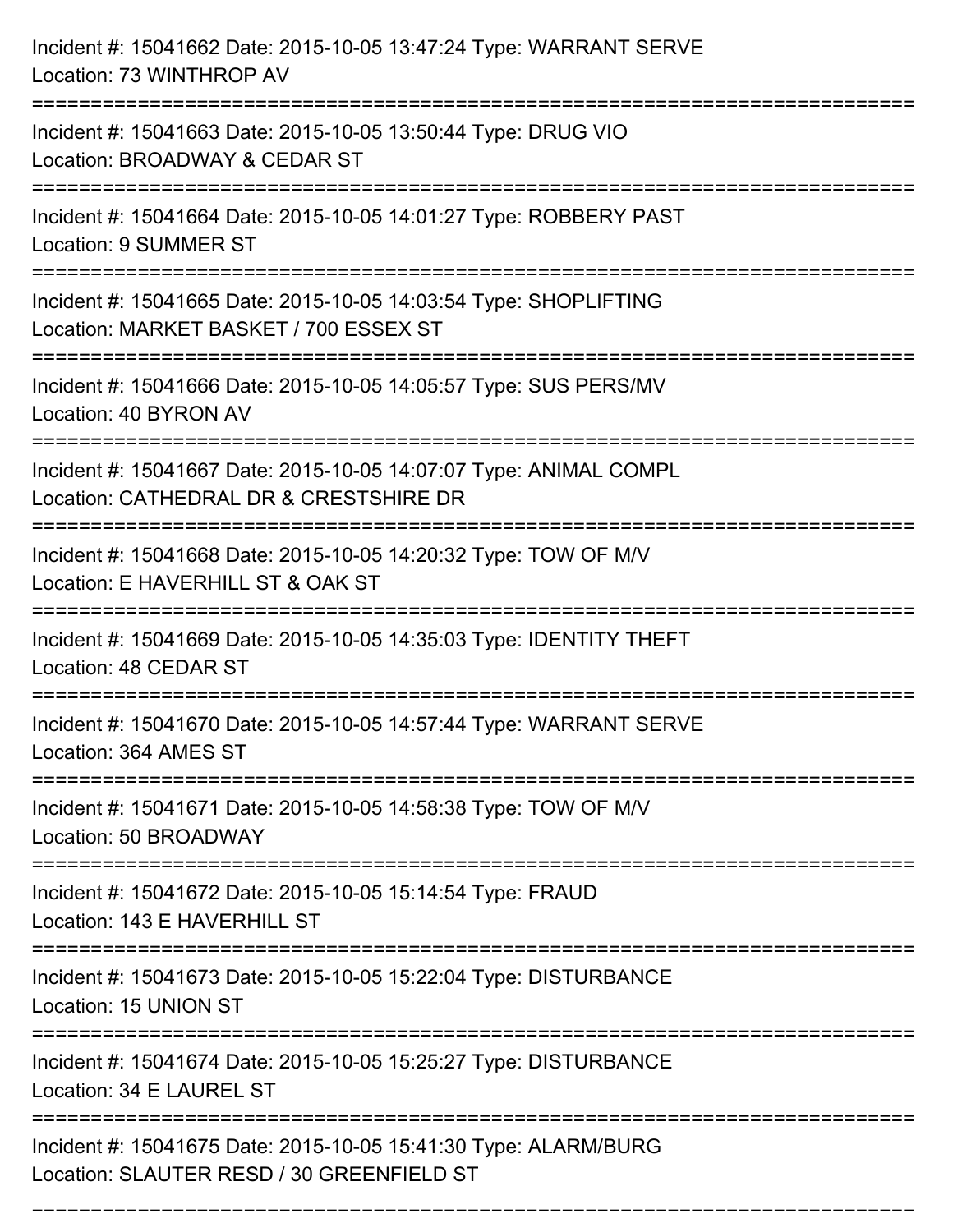| Incident #: 15041676 Date: 2015-10-05 15:49:31 Type: NOISE ORD<br>Location: BELLEVUE ST & HAVER                                    |
|------------------------------------------------------------------------------------------------------------------------------------|
| Incident #: 15041677 Date: 2015-10-05 15:50:41 Type: UNWANTEDGUEST<br>Location: 475 BROADWAY                                       |
| Incident #: 15041678 Date: 2015-10-05 16:34:52 Type: UNWANTEDGUEST<br>Location: 18 WINTHROP AV FL 1STFL<br>----------------------- |
| Incident #: 15041679 Date: 2015-10-05 17:34:51 Type: A&B PAST<br>Location: 620 ESSEX ST FL 3RD                                     |
| Incident #: 15041680 Date: 2015-10-05 17:49:52 Type: NEIGHBOR PROB<br>Location: 201 BOXFORD ST FL 2                                |
| Incident #: 15041681 Date: 2015-10-05 18:07:42 Type: LARCENY/PAST<br>Location: 52 EXCHANGE ST #1                                   |
| Incident #: 15041682 Date: 2015-10-05 18:25:17 Type: CK WELL BEING<br>Location: 5 SUTCLIFFE CT FL 1                                |
| Incident #: 15041683 Date: 2015-10-05 18:28:09 Type: DISORDERLY<br>Location: BEACON ST & DIAMOND ST                                |
| Incident #: 15041684 Date: 2015-10-05 18:41:02 Type: M/V STOP<br>Location: AUTO ZONE / 360 BROADWAY                                |
| Incident #: 15041685 Date: 2015-10-05 18:43:02 Type: HIT & RUN M/V<br>Location: AMESBURY ST & LEBANON ST                           |
| Incident #: 15041686 Date: 2015-10-05 18:47:46 Type: MAL DAMG PROG<br>Location: CROSBY ST & S BROADWAY                             |
| =======================<br>Incident #: 15041687 Date: 2015-10-05 18:52:01 Type: UNKNOWN PROB<br>Location: 107 MARGIN ST            |
| Incident #: 15041688 Date: 2015-10-05 18:56:30 Type: THREATS<br>Location: 201 BOXFORD ST #2 FL 2                                   |
| Incident #: 15041689 Date: 2015-10-05 19:15:05 Type: ALARM/BURG<br>Location: 150 SHEPARD ST                                        |
|                                                                                                                                    |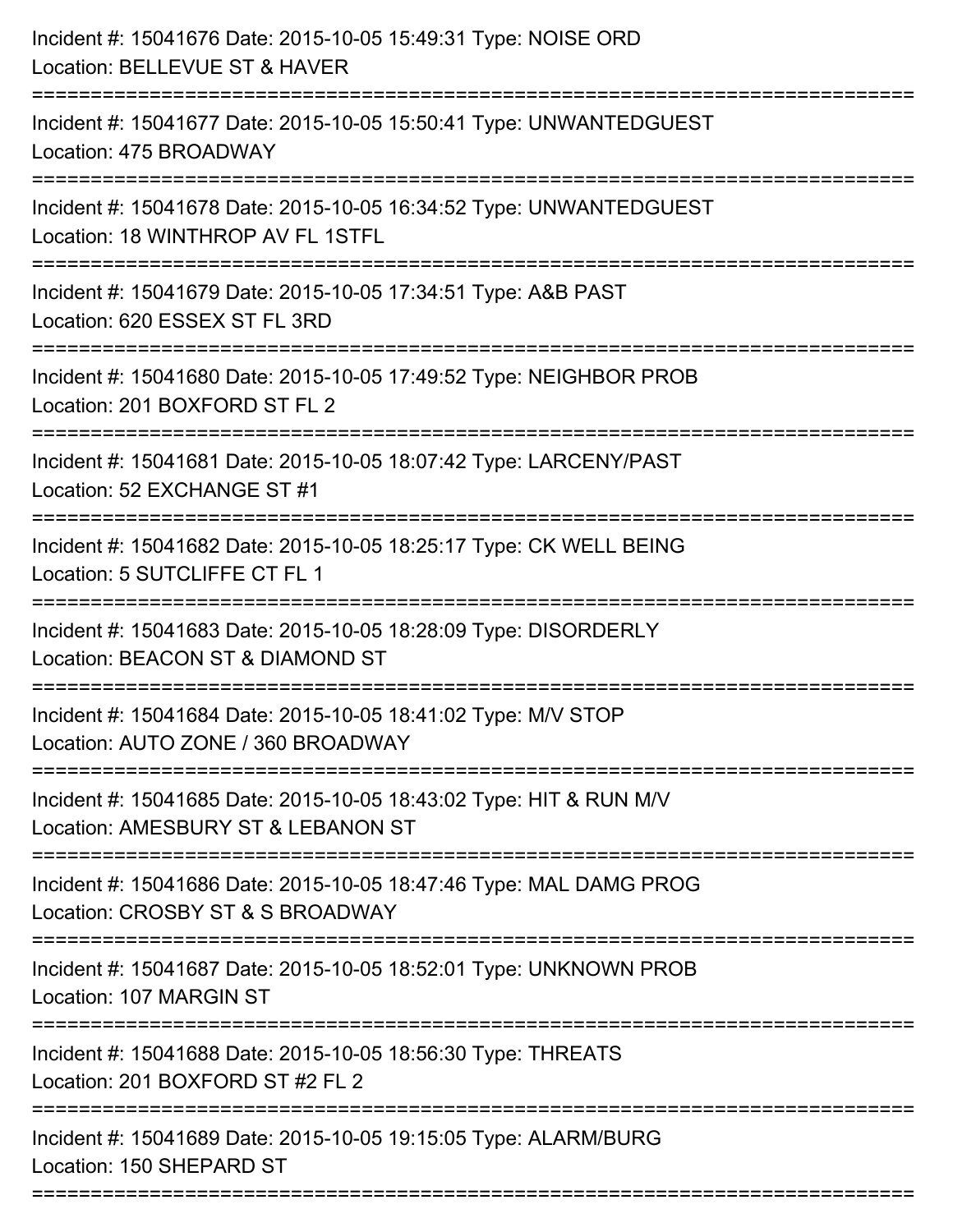Location: BEACON ST & DIAMOND ST =========================================================================== Incident #: 15041691 Date: 2015-10-05 20:10:03 Type: 911 HANG UP Location: 350 AMES ST FL 1 =========================================================================== Incident #: 15041692 Date: 2015-10-05 20:18:11 Type: SUS PERS/MV Location: 365 BROADWAY =========================================================================== Incident #: 15041693 Date: 2015-10-05 20:53:48 Type: SHOPLIFTING Location: EBLEN STORE / 490 ESSEX ST =========================================================================== Incident #: 15041695 Date: 2015-10-05 21:10:48 Type: INVEST CONT Location: 52 EXCHANGE ST =========================================================================== Incident #: 15041694 Date: 2015-10-05 21:11:11 Type: INVESTIGATION Location: 317D HAMPSHIRE ST =========================================================================== Incident #: 15041696 Date: 2015-10-05 21:18:46 Type: M/V STOP Location: BROADWAY & COMMON ST =========================================================================== Incident #: 15041697 Date: 2015-10-05 21:20:06 Type: INVESTIGATION Location: 335 SALEM ST =========================================================================== Incident #: 15041698 Date: 2015-10-05 21:26:42 Type: MAN DOWN Location: CROWN FRIED CHICKEN / 205 BROADWAY =========================================================================== Incident #: 15041699 Date: 2015-10-05 21:28:05 Type: ALARM/BURG Location: 195 LAWRENCE ST =========================================================================== Incident #: 15041700 Date: 2015-10-05 21:36:38 Type: WARRANT SERVE Location: 364 AMES ST #2R =========================================================================== Incident #: 15041701 Date: 2015-10-05 22:10:21 Type: DRUG OVERDOSE Location: 1 TREMONT ST #2 FL 2 =========================================================================== Incident #: 15041702 Date: 2015-10-05 22:27:37 Type: DISTURBANCE Location: 76 AVON ST =========================================================================== Incident #: 15041703 Date: 2015-10-05 22:35:28 Type: M/V STOP Location: CHESTNUT ST & LAWRENCE ST ===========================================================================

Incident #: 15041704 Date: 2015 10 05 22:42:17 Type: DRUG VIO